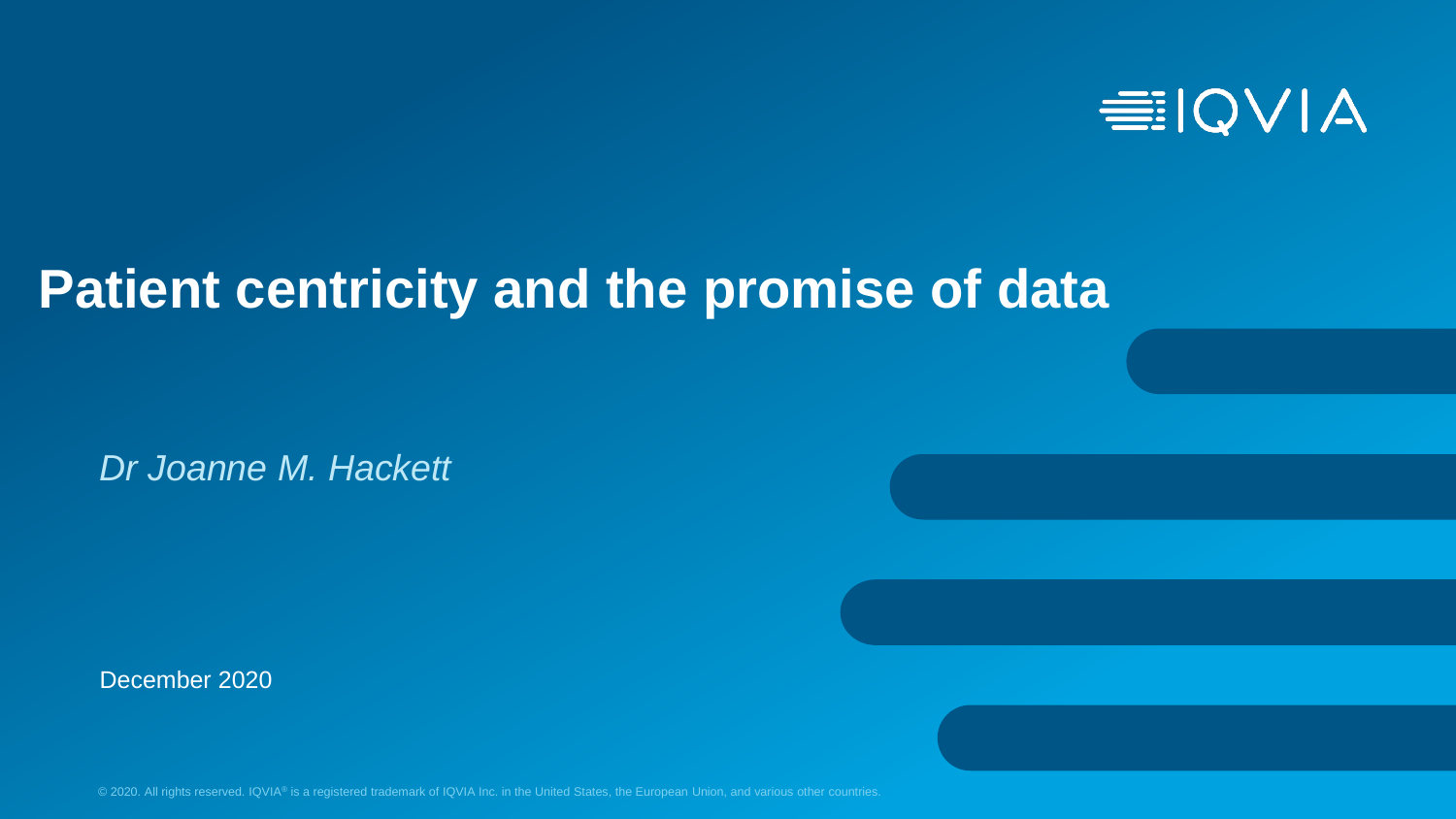### **Patient centricity and the promise of data – two themes, four perspectives**



- Minimise disease and monitoring burden
- Support research & be supported by latest clinical research results
- Data protection

#### **What HCPs require**

- Low monitoring burden
- Credible evidence



#### **What payers/ systems expect**

- No incremental monitoring burden
- Evidence for efficacy and efficiency on relevant endpoints

#### **What Pharma Industry understands**

• More relevant data for less investment

Take something that used to be a patient-reported outcome — now I can simply track it using a wearable, ... **increasing my datasets and reducing the number of patients** I need in order to get significance, thereby shrinking my trial and making it **less expensive and faster to conduct** *– SVP, Sanofi*

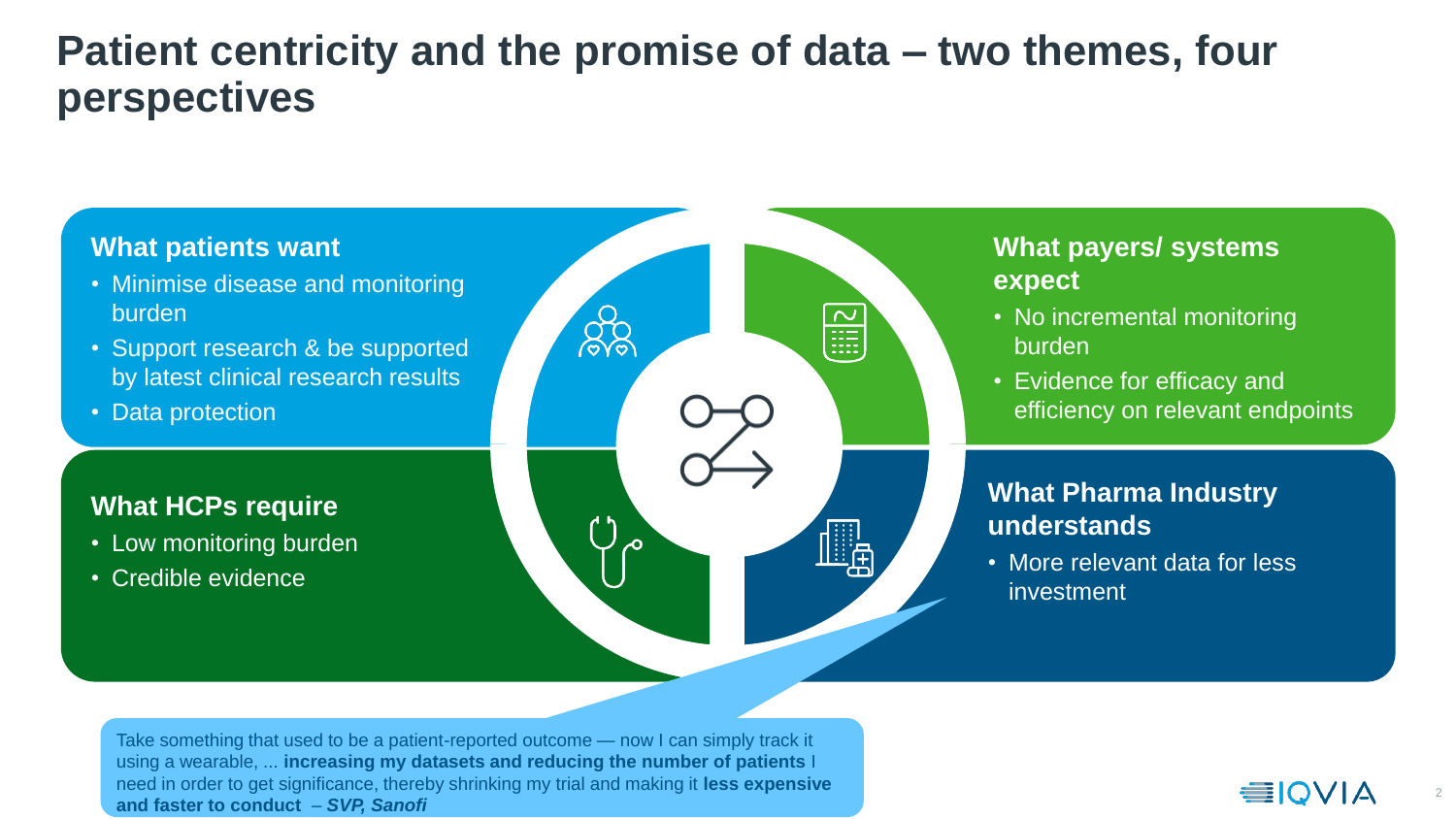#### **Clearly, current clinical research approach takes a narrow view on classical health data which limits its relevance to the patients**



- The exponential growth of healthcare data offers both **an opportunity to incorporate** this wealth of data into the clinical study processes, and **a challenge, given the disparate sources** where a patient's healthcare data may be contained
- Successful integration of new patient health data sources will allow a new view on trial endpoints

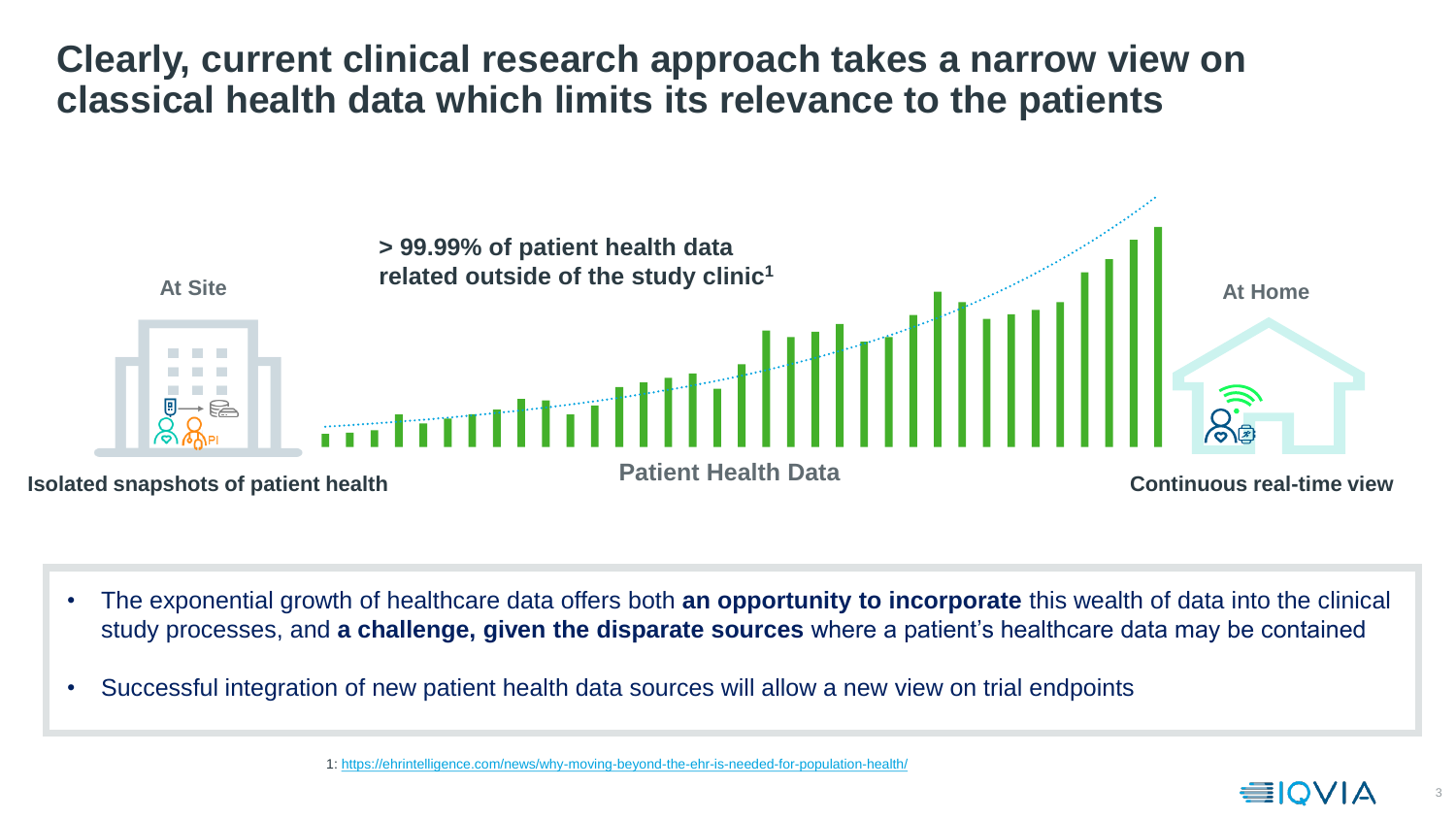### **Four key data science innovations that help make data more patient-centric**





4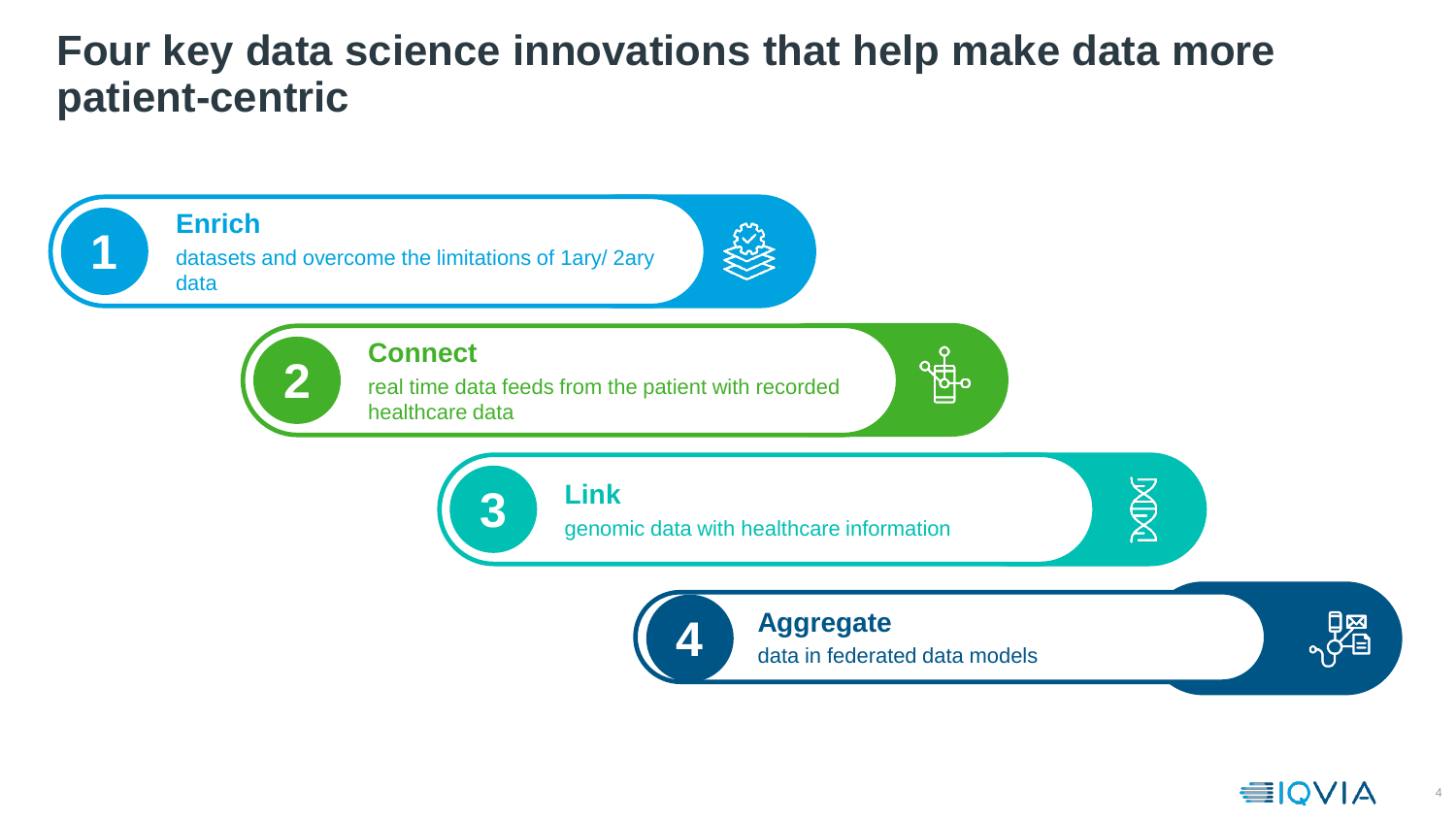## **The distinction between secondary and primary data research – should we care**



**1 Enrich**

▒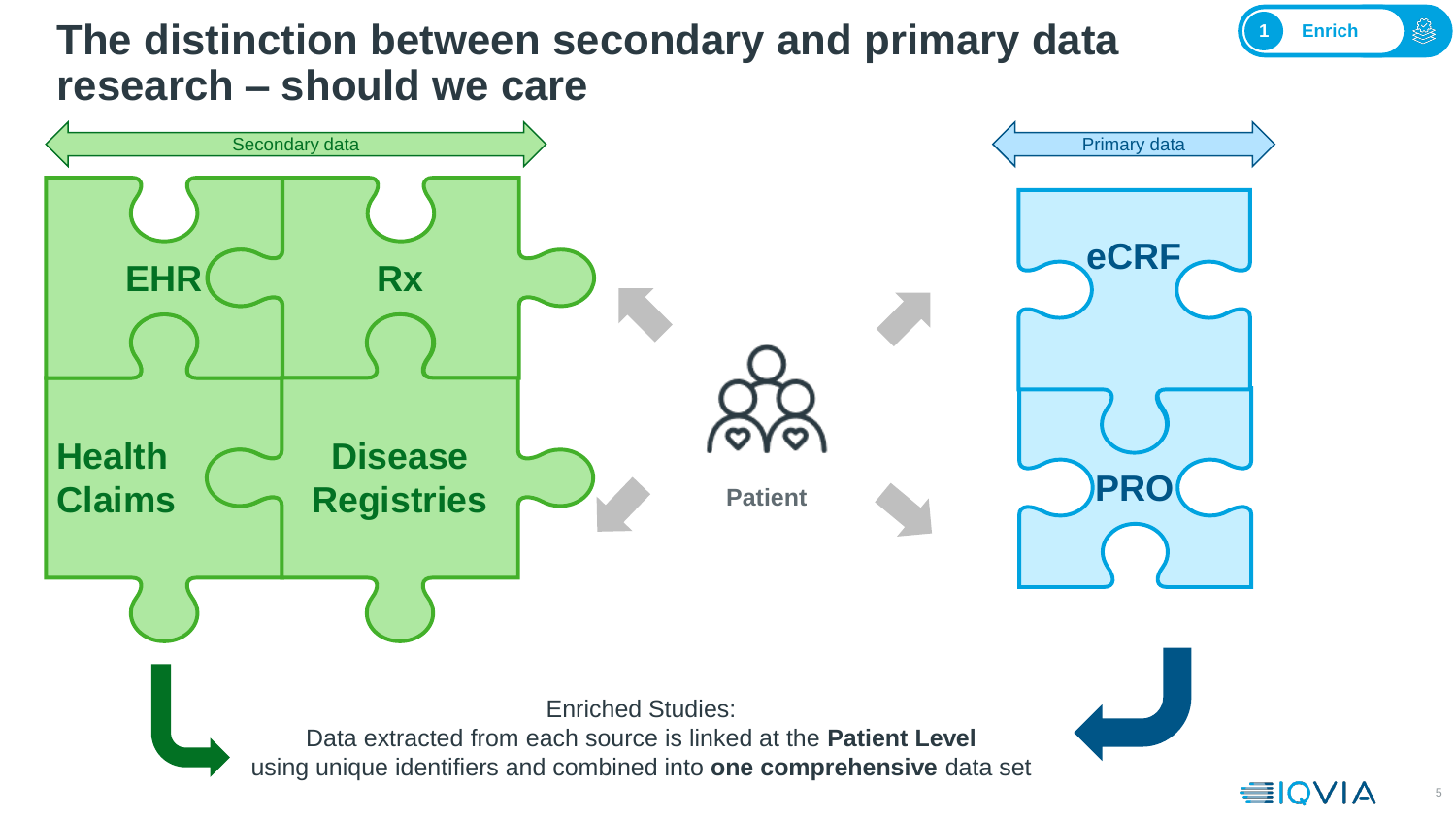

# **Connected health technologies enable better clinical research**

#### *Aggregated view of patient data*





**Enabling a new model for better care delivery** 

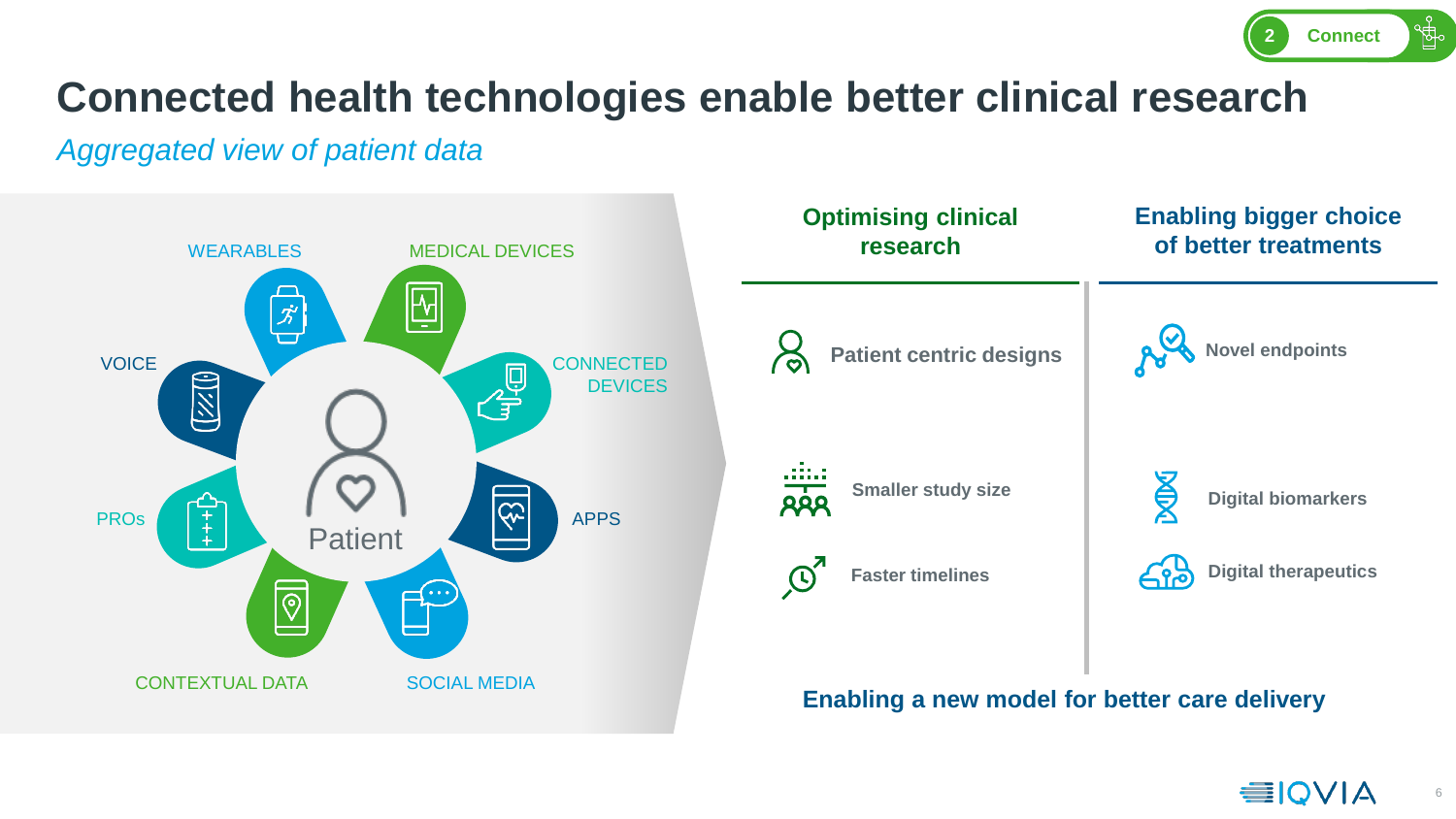#### **Today, connected devices can serve evidence generation in several therapeutic areas**  ${\mathcal{R}}$ 秋  $\left(\begin{matrix} 0 & 0 \\ 0 & \lambda \end{matrix}\right)$

| CGM = Continuous Glucose<br>Monitoring, ECG/ EKG =<br>Electrocardiogram, Ox = Oximetry,<br>EEG = Electroencephalogram |                  | $\frac{1}{2}$    |              | $\sqrt{2}$             |                  | $\mathcal{H}_{\mathcal{L}}$<br><b>LULY</b> |                  |                    |                  |
|-----------------------------------------------------------------------------------------------------------------------|------------------|------------------|--------------|------------------------|------------------|--------------------------------------------|------------------|--------------------|------------------|
|                                                                                                                       | Meta-<br>bolic   | <b>CNS</b>       |              |                        |                  |                                            |                  | <b>Respiratory</b> |                  |
|                                                                                                                       |                  | <b>MS</b>        |              | Depression Parkinson's | Pain             | <b>CVOT</b>                                | <b>ONC</b>       | <b>COPD</b>        | <b>IPE</b>       |
| <b>CGM</b>                                                                                                            | $\boldsymbol{X}$ |                  |              |                        |                  |                                            |                  |                    |                  |
| <b>Actigraphy</b>                                                                                                     | X                | $\mathbf{X}$     | $\mathbf{X}$ | $\boldsymbol{X}$       | $\boldsymbol{X}$ |                                            |                  | $\boldsymbol{X}$   | $\boldsymbol{X}$ |
| <b>ECG/EKG</b>                                                                                                        |                  |                  |              |                        |                  | X                                          |                  |                    |                  |
| <b>Spirometry</b>                                                                                                     |                  |                  |              |                        |                  | X                                          |                  | $\boldsymbol{X}$   | $\boldsymbol{X}$ |
| <b>Blood Pressure</b>                                                                                                 | X                |                  |              | $\boldsymbol{X}$       |                  | X                                          |                  | $\boldsymbol{X}$   | $\boldsymbol{X}$ |
| Weight                                                                                                                | $\mathbf{X}$     | $\mathbf{X}$     | $\mathbf{X}$ |                        | $\boldsymbol{X}$ |                                            | X                |                    |                  |
| <b>Vital/Heart Rate</b>                                                                                               |                  |                  |              |                        | $\boldsymbol{X}$ | $\mathbf{X}$                               | $\boldsymbol{X}$ | $\boldsymbol{X}$   | $\boldsymbol{X}$ |
| <b>Pulse Ox (SpO2)</b>                                                                                                |                  |                  |              |                        |                  |                                            |                  | $\boldsymbol{X}$   | $\boldsymbol{X}$ |
| <b>EEG</b>                                                                                                            |                  | $\mathbf{X}$     | $\mathbf x$  | $\boldsymbol{X}$       |                  |                                            |                  |                    |                  |
| <b>Tremor</b><br><b>Detection</b>                                                                                     |                  | $\boldsymbol{X}$ |              | X                      |                  |                                            |                  |                    |                  |

7

**2 Connect**

**SiC** 

 $\frac{d}{d}$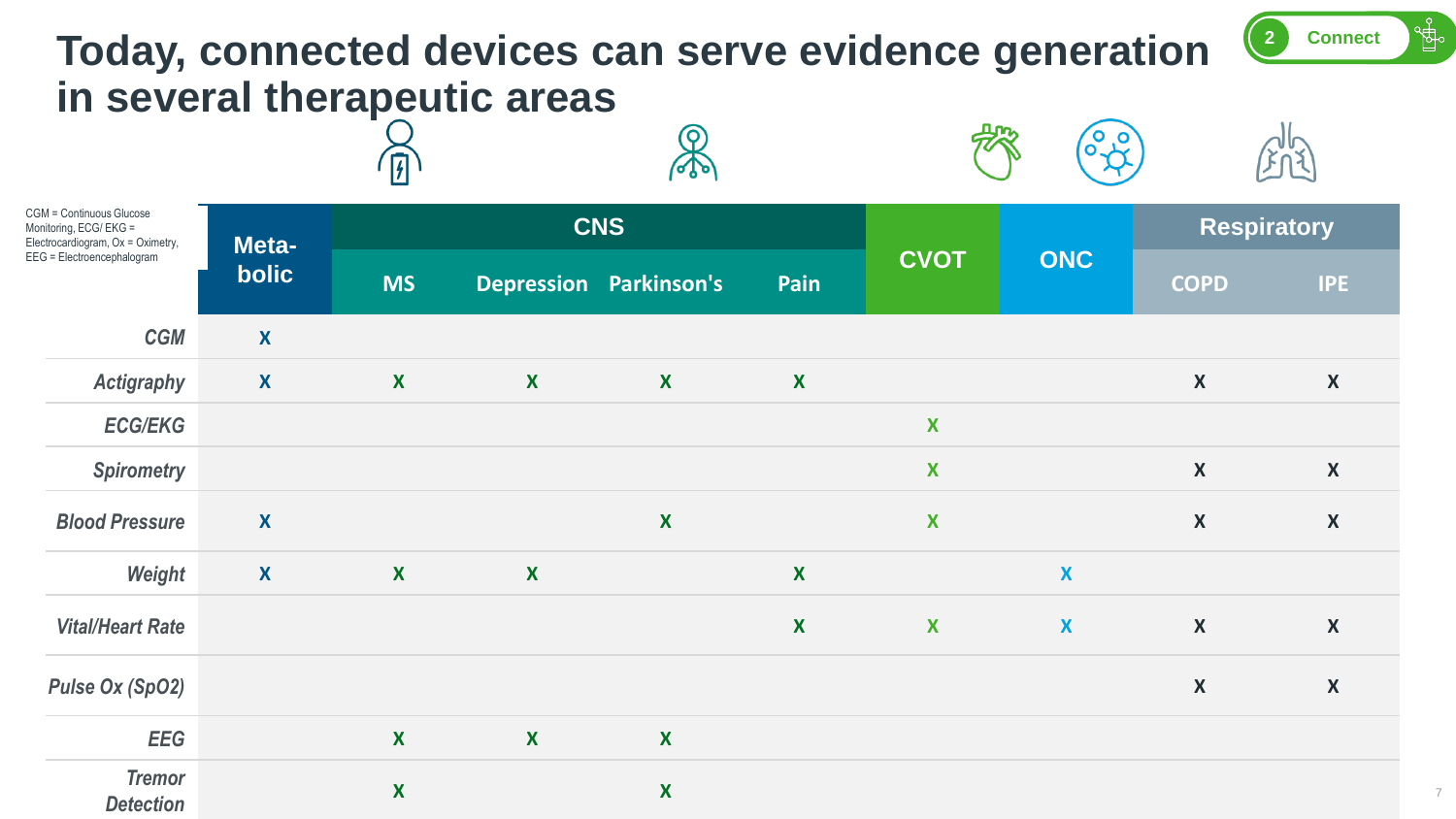# **To make genomics data work it needs to be linked across silos with Real World longitudinal patient health data**



#### **Real World Data Insights**

- Demographics
- Patient characterisation
- Treatment Patterns
- Outcomes



**Mutation based patient profiles & characterisation**

**Example: Patient characterisation and demographics of patients with HER2 point mutations**



**3 Link**

 $\boxtimes$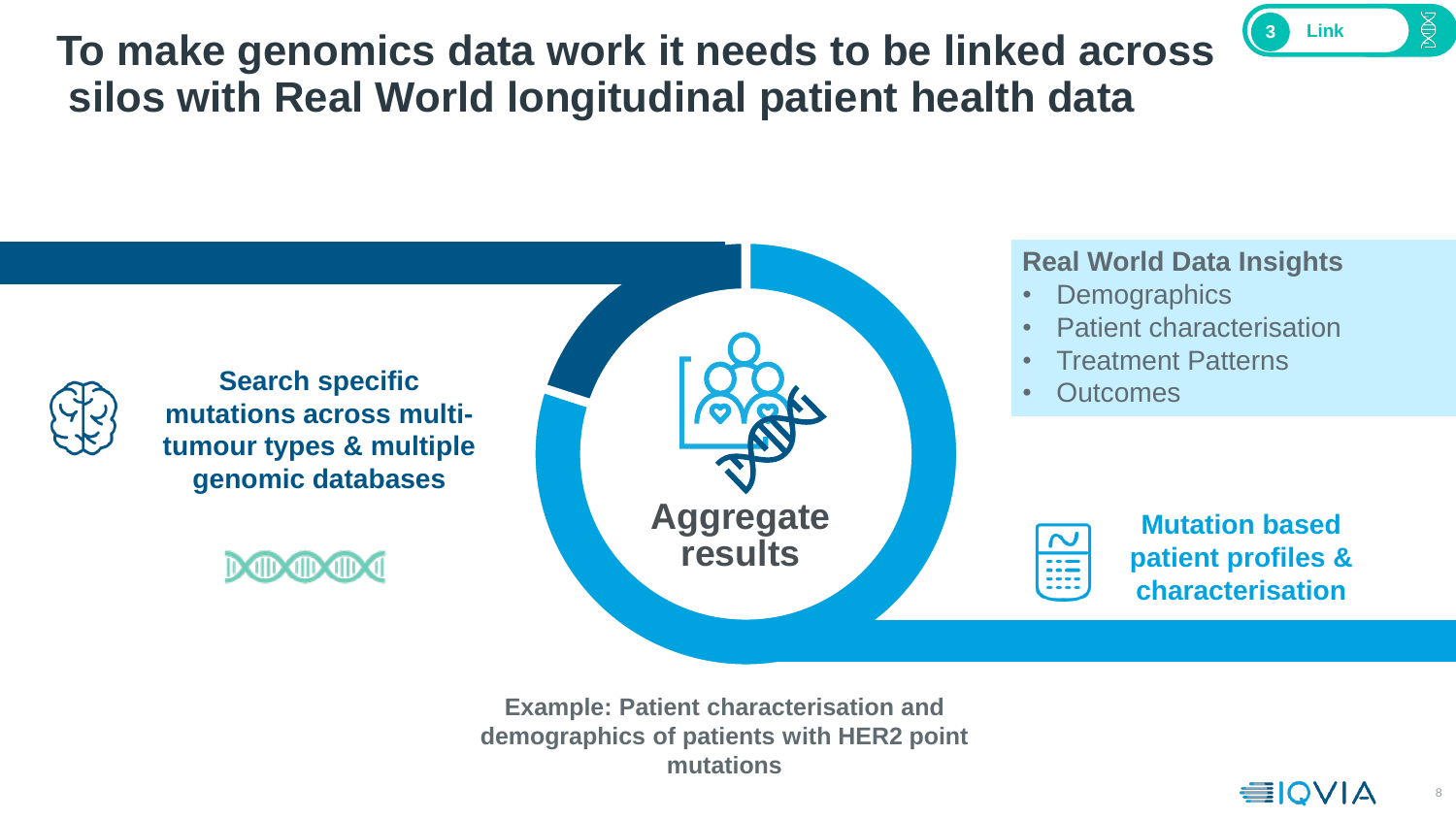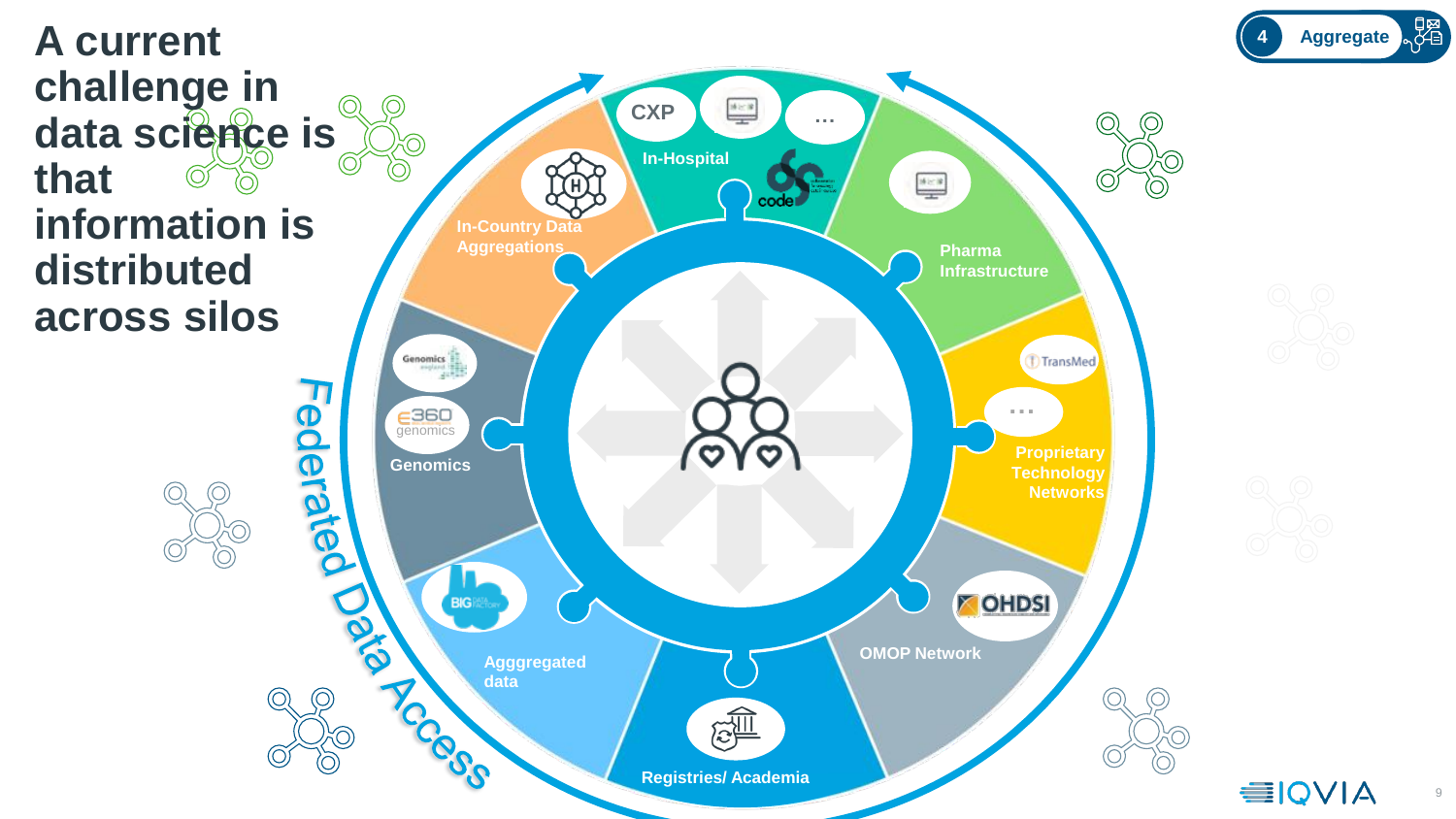# **Key takeaways**



**Patient data** is essential to achieve **patient centricity** and base patient-relevant decisions on sound evidence – but there are gaps that prevent widespread use



**Enriched studies, connected health, and genomics** can bridge the gaps; federated data models allow navigation of heterogeneous data sets. To keep focus on patient centricity - keep the patient's need in mind



These new approaches will challenge **current evidence methodologies and processes** in many pharma companies, calling for an entrepreneurial and sharing mindset and new strategies of stakeholder engagement